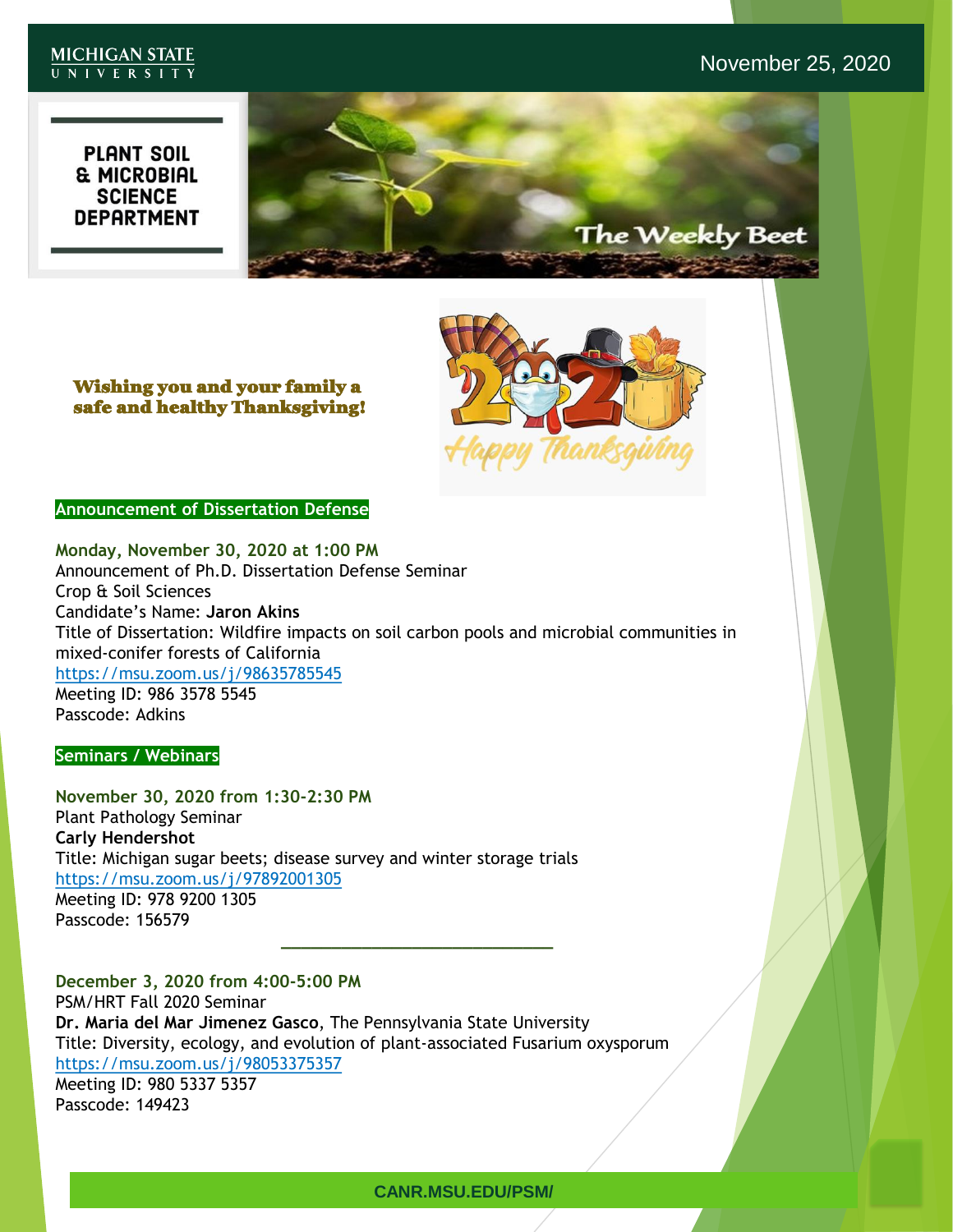#### **Seminars / Webinars**

**December 7, 2020 from 1:30-2:30 PM** Plant Pathology Seminar **Allie Watson** Title: *Gnomoniopsis smithogilvyi*: An Emerging Pathogen in Michigan <https://msu.zoom.us/j/97892001305> Meeting ID: 978 9200 1305 Passcode: 156579

#### **December 8, 2020 at 1:00 PM**

Plant Resilience Institute Seminar Series **Kevin Begcy**, Assistant Professor, University of Florida Title: The heat is on: Maize pollen development under heat stress <https://msu.zoom.us/j/6493093851> Meeting ID: 649 309 3851 Passcode: 407501

#### **Announcements**

#### **ACRS hosts Friendsgiving!**

Your graduate student group, ACRS, is aware that not everyone can go home for Thanksgiving this year. That is why we would like to invite everyone in PSM to join us for our annual Friendsgiving Celebration. This year it will be on Wednesday, November 25<sup>th</sup> from 7:00-8:30 PM. We will catch up with one another, make handprint turkeys, pilgrim hats and buckles, and play Thanksgiving trivia. Please join us with whatever meal you want to eat!

**\_\_\_\_\_\_\_\_\_\_\_\_\_\_\_\_\_\_\_\_\_\_\_\_\_\_\_**

Our Zoom link is<https://msu.zoom.us/j/96316601829> and the password is "friends".

Please contact **Hannah Jeffery** at [jeffer90@msu.edu](mailto:jeffer90@msu.edu) with any questions.

#### **Upcoming Family Affinity Group and Work and Wellness Connect Group**

Mondays from 12:00-1:00 PM the MSU WorkLife Office will be hosting a Work and Wellness Connect Zoom. The goal of this group is for faculty, staff and postdocs to connect, combat isolation, share resources, and create community with others at MSU. Please consider joining.

**\_\_\_\_\_\_\_\_\_\_\_\_\_\_\_\_\_\_\_\_\_\_\_\_\_\_\_**

- ➢ Work and Wellness Connect Zoom Link: <https://msu.zoom.us/j/98185043710> (password: connect)
- $\triangleright$  MSU WorkLife Office is starting a family affinity group in January. If you are interested in joining the group, please indicate your interest in the survey below. Family Affinity Group Interest Form:

[https://msu.co1.qualtrics.com/jfe/form/SV\\_8uWts52v3v7Dd8V](https://msu.co1.qualtrics.com/jfe/form/SV_8uWts52v3v7Dd8V)

#### **PSSB Entry Doors**

Please remember that you can only access PSSB through doors 9 & 10 which are on the East side across from Vet Med along Bogue Street and doors 31 & 32 which are on the South side of the corridor that comments Plant and Soil to MPS.

**\_\_\_\_\_\_\_\_\_\_\_\_\_\_\_\_\_\_\_\_\_\_\_\_\_\_\_**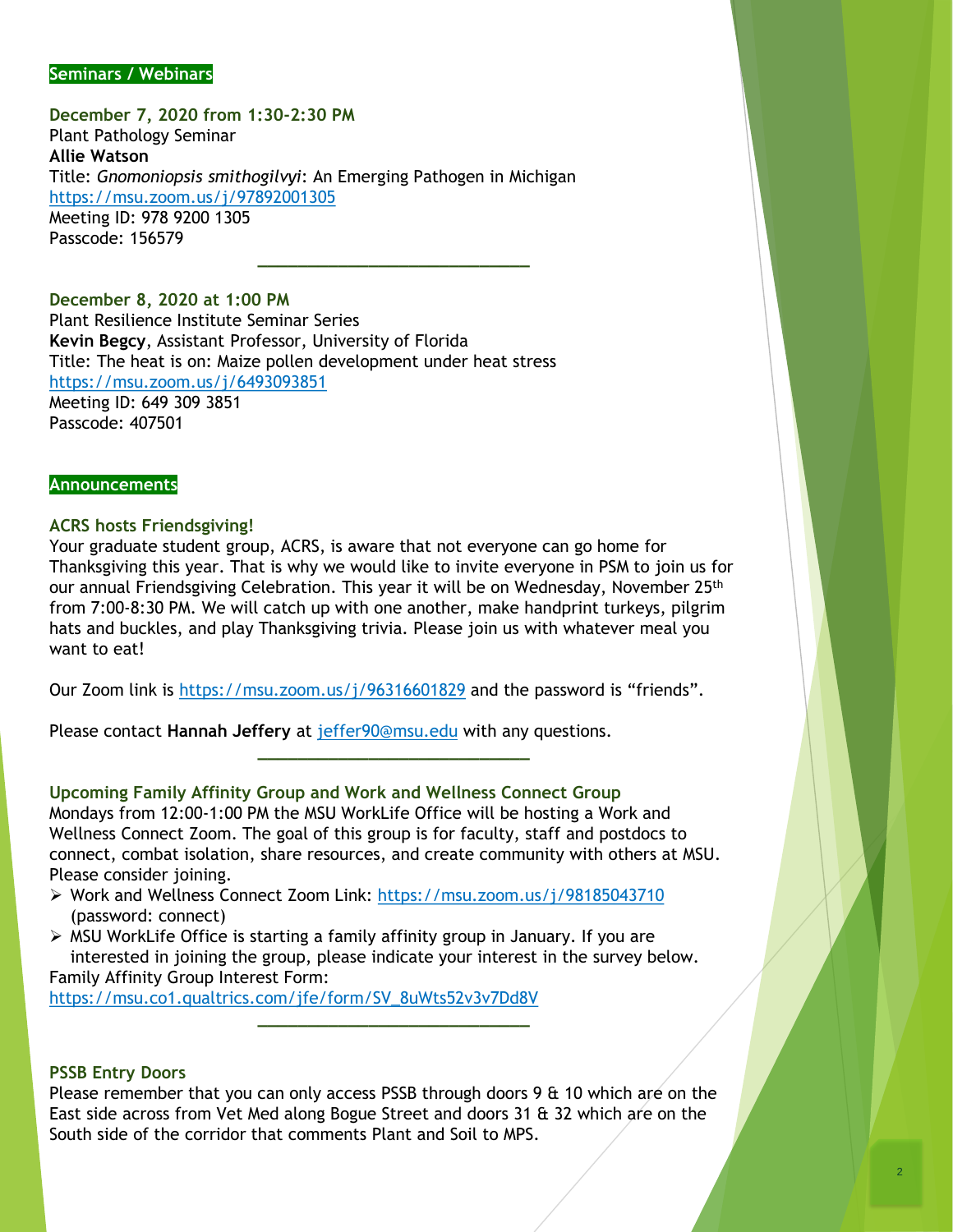#### **Announcements**

#### **Traveling this holiday?**

What we currently know is described n the following link of what you and your staff need to consider.

[https://oihs.isp.msu.edu/travel-during-covid-19-pandemic/health-protocol-inbound](https://oihs.isp.msu.edu/travel-during-covid-19-pandemic/health-protocol-inbound-travel/)travel/

In summary

- $\triangleright$  In-state travel then returning to campus does not require a 14-day selfquarantine. However, we are responsible for the health of the campus community and not just our personal health. In other words, it is recommended but not required.
- ➢ Out-of-state travel for students (grad or undergrad) requires a 14-day selfquarantine prior to returning to campus if you are coming from an active outbreak COVID state (currently 42 out of 50 states, see the map in the link above).
- $\triangleright$  Out-of-state travel for faculty and staff, it is strongly recommended that you selfquarantine for 14-days prior to returning to campus if you are coming from an active outbreak COVID state (currently 42 out of 50 states, see the map in the link above).

Spartan Spit is undersubscribed, and everyone is encouraged to sign up and continue to utilize it throughout the holiday periods of November and December. Even if an individual is participating in the Spartan Spit, the return to campus travel protocol stated above still holds.

**\_\_\_\_\_\_\_\_\_\_\_\_\_\_\_\_\_\_\_\_\_\_\_\_\_\_\_**

**Flu Vaccines Now Available At Multiple Locations**

By appointment, through December 31, 2020 while supplies last

➢ **MSU Health Care Pharmacy 517-353-3500**

[https://pharmacy.msu.edu/pharmacy-news/flu-vaccine-offered-by-the-msu-health-care](https://pharmacy.msu.edu/pharmacy-news/flu-vaccine-offered-by-the-msu-health-care-pharmacies)pharmacies

➢ **Internal Medicine 517-353-4941**

<https://healthcare.msu.edu/patients/internal-medicine.aspx>

➢ **Family Medicine 517-353-2562** <https://healthcare.msu.edu/patients/family-medicine.aspx>

➢ **Pediatrics DeWitt 517-353-4000** <https://healthcare.msu.edu/patients/pediatrics-dewitt.aspx>

## ➢ **Pediatrics West Side 517-622-1012**

[https://healthcare.msu.edu/patients/msu-pediatric-west](https://healthcare.msu.edu/patients/msu-pediatric-west-side.aspx#MSU%20Pediatrics%20-%20West%20Side)side.aspx#MSU%20Pediatrics%20-%20West%20Side

➢ **Pediatrics Okemos 517-349-6560**

[https://healthcare.msu.edu/patients/MSU%20Health%20Care%20Pediatrics%20Okemos.as](https://healthcare.msu.edu/patients/MSU%20Health%20Care%20Pediatrics%20Okemos.aspx) px

➢ **Pediatrics Lansing 517-364-5440** <https://healthcare.msu.edu/patients/MSU%20Child%20Health%20Lansing.aspx>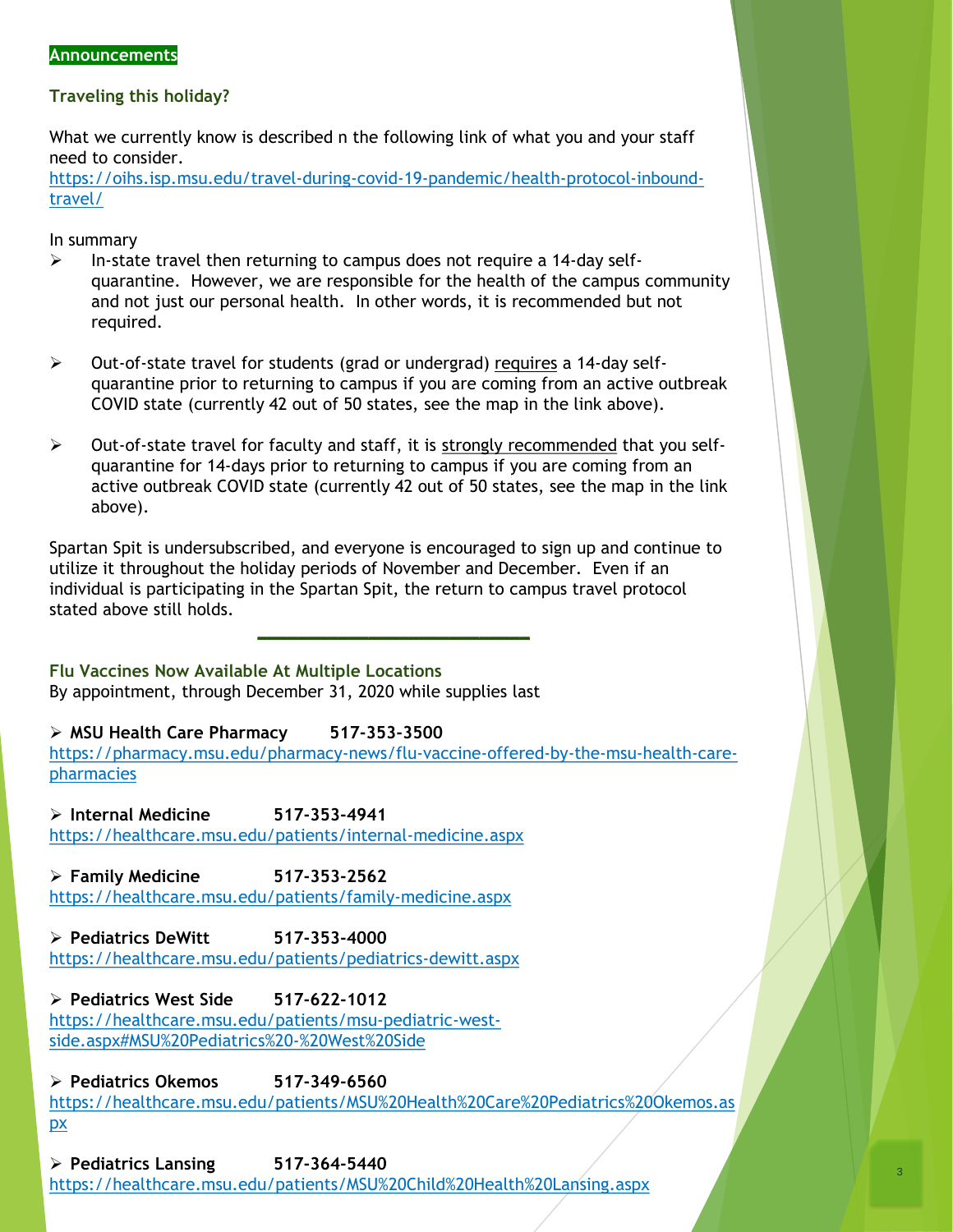#### **Announcements**

**[NRT] Fellowship Application for NSF-Funded IMPACTS Graduate Training Program** [IMPACTS](https://impacts.natsci.msu.edu/) is a program aiming at training doctoral students in the interface between computational and plant sciences. It is funded through the NSF Research Traineeship (NRT) program.

**Important dates:** *Application due*: 5 pm, March 1, 2021. *Award announcement*: March 15, 2021.

**What's in the program:** The IMPACTS program focuses on training the next generation of scientists that can employ computational and data science approaches to analyze and interpret heterogeneous, multi-scale measurement data to predict plant responses in variable environments at local to global scales.

#### **Why should you apply:**

- Obtain foundational knowledge in computational and plant sciences and develop and execute innovative research approaches to address them.
- Develop communication, management, leadership, and collaboration skills.
- Obtain a one-year fellowship, as well as travel and internship support.
- Be recognized as an NSF Fellow.

#### **Who is eligible to apply:**

- A current doctoral student in their 1st-2nd year of doctoral training.
- A research project that has a clear need for integrating computational/data and plant sciences co-advised by a plant science-oriented and a computational/data science-oriented trainer.
- A US citizen or permanent resident.

*Special note: [Women and persons from underrepresented groups in research](https://ncses.nsf.gov/pubs/nsf19304/digest/introduction) are especially encouraged to apply.*

**How to apply:** See this [application document f](https://docs.google.com/document/d/1EAK7Ta5jEGThsvpHMYoB37JpLemhDBKtXLFue9r2Rig/edit)or details.

If you have any question, please contact us via [nrt@msu.edu](mailto:nrt@msu.edu). NRT-IMPACTS program [nrt@msu.edu](mailto:nrt@msu.edu)

**Genome Editing Applications in Plant Breeding** Date: **December 10-11th, 2020 Registration Deadline: Monday, November 30, 2020**

#### **About the Symposium**

This year's Plant Breeding, Genetics, and Biotechnology (PBGB) symposium, 'Genome Editing Applications in Plant Breeding' will be held virtually on December 10-11th, 2020 via Zoom. The symposium features research talks presented by world-class experts from both academia and industry. In addition, registrants can participate in round-table discussions, graduate student research talks, a behavioral interview workshop, and a virtual poster gallery. To register, please click [HERE](https://docs.google.com/forms/d/e/1FAIpQLSeiP7x8vfrFlHmJv2WkqLoTcC3aucQAXmvajjmv4Dvqvp4swQ/viewform).

**\_\_\_\_\_\_\_\_\_\_\_\_\_\_\_\_\_\_\_\_\_\_\_\_\_\_\_**

#### **Registration and Abstract Submission**

Registration is free and required for anyone interested in attending the symposium. A confirmation email with Zoom link and Slack channel invitation will be sent out a week before the symposium. For the most up-to-date information, explore the website: <https://www.canr.msu.edu/pbgb/Symposium/> and follow [PBGB Twitter](https://twitter.com/msu_pbgb).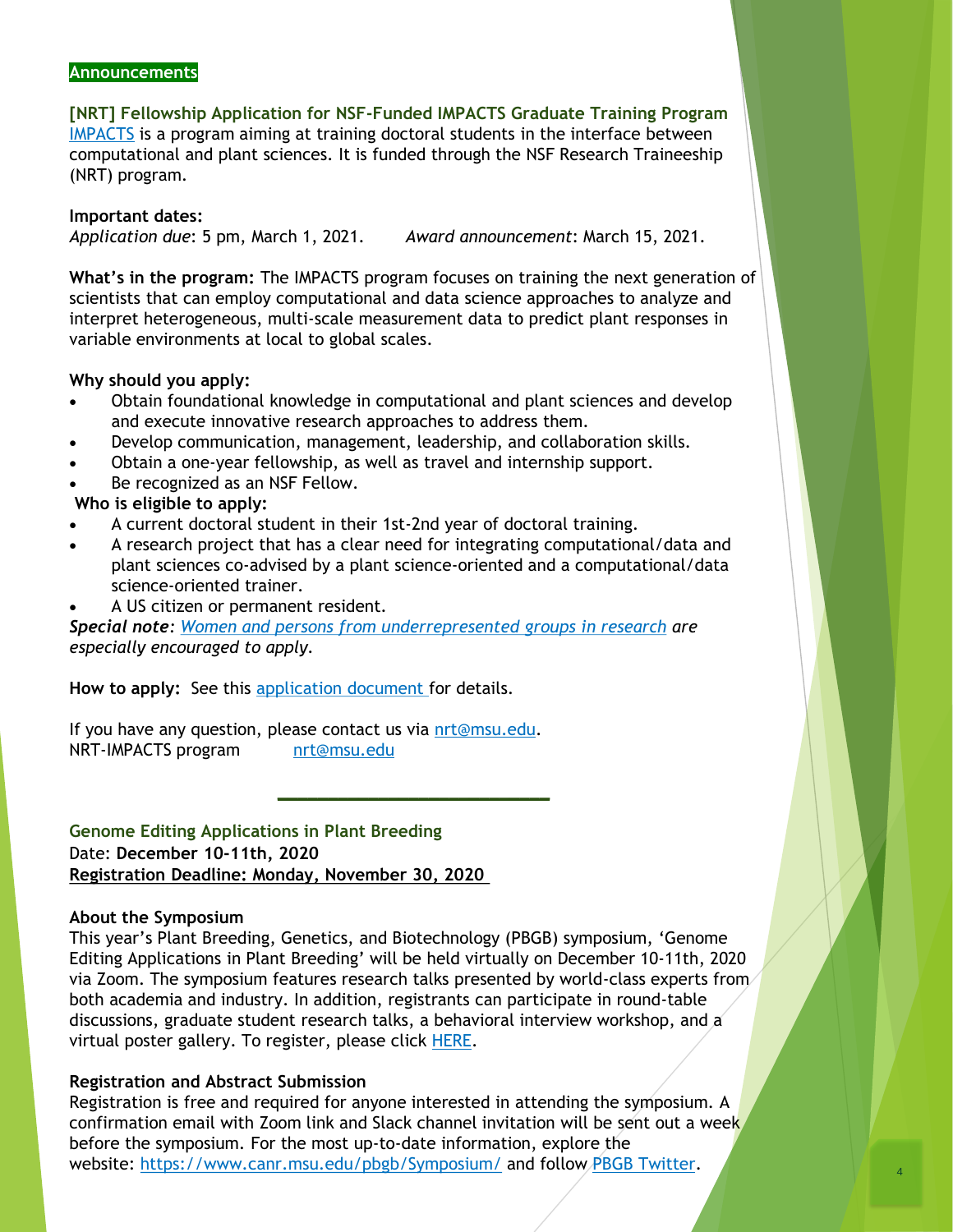#### **Announcements**

#### **Pcard Process Reminders**

A reminder that while working from home or the office, complying with Pcard processes – including proper record keeping practices – are requirements of cardholders and fiscal officers.

- ➢ Please review and approve Pcard eDocs when they appear in your Action List. Don't let them auto approve.
	- $\triangleright$  Cardholders must approve within 14 calendar days.
	- ➢ Fiscal officers must approve within 31 calendar days.
- ➢ All Pcard purchases require receipts.
	- ➢ Scan and attach receipts to the Notes and Attachments tab of the eDoc.
	- $\triangleright$  Receipts must be itemized and legible.
- $\triangleright$  A business purpose must be indicated either on the receipt, the description line, or in the Notes and Attachments tab. Include details of how/why the item or service will be used or was needed.
- ➢ Refunds must be cross-referenced to the original eDoc.

#### **Using the COVID19 Project Code**

Remember to use the COVID19 project code when applicable. Transactions identified with this code may quality for Cares Act reimbursement. The COVID19 project code should be used if the purchase is necessary as a result of the pandemic.

**\_\_\_\_\_\_\_\_\_\_\_\_\_\_\_\_\_\_\_\_\_\_\_\_\_\_\_**

#### **PCard Reminder – Membership Dues**

Membership dues are NOT to be paid from your MSU Procurement Card. Membership dues need to be processed by the Department Business Office where they generate a special letter and handle getting the information needed for approval and process payment. You just need to scan/forward your membership renewal request to **Lisa Bowen** at [bowenli1@msu.edu.](mailto:bowenli1@msu.edu) Please be sure to provide the account number so that she can submit payment.

**\_\_\_\_\_\_\_\_\_\_\_\_\_\_\_\_\_\_\_\_\_\_\_\_\_\_\_**

#### **Building Access**

If building access is needed, please remember to have your PI email **AnnMarie Guldner**  ([guldner1@msu.edu](mailto:guldner1@msu.edu)) directly with this request. Requests cannot be accepted from anyone other than the PI.

**\_\_\_\_\_\_\_\_\_\_\_\_\_\_\_\_\_\_\_\_\_\_\_\_\_\_\_**

#### **PSM Office Coverage**

We will be staffing the PSM office on Wednesdays for essential needs only (Ex: keys). An appointment needs to be made prior by contacting **AnnMarie Guldner** at either [guldner1@msu.edu](mailto:guldner1@msu.edu) or 517-353-0120. No drop ins will be allowed.

**\_\_\_\_\_\_\_\_\_\_\_\_\_\_\_\_\_\_\_\_\_\_\_\_\_\_\_**

#### **Sign-in/out forms for PSSB and CIPS**

The sign-in/out form for visiting PSSB and CIPS will no longer be required because it's largely redundant with the COVID-19 Workplace Health Screening (Updated 6/18/2020) form. Effective Immediately, you are only required to fill out the COVID-19 Workplace Health Screening (Updated 6/18/2020) form before you enter PSSB or CIPS. The health screening form provides the critical information for contact tracing in the event of potential COVID case or exposure in the building. The sign-in/out form has been removed from the PSM website. Note: Farms are still requiring sign-in/out form. The form can be found at this link

[https://forms.office.com/Pages/ResponsePage.aspx?id=MHEXIi9k2UGSEXQjetVofRr5465e](https://forms.office.com/Pages/ResponsePage.aspx?id=MHEXIi9k2UGSEXQjetVofRr5465eeclGlAHCZg1x3UtUQU1EWTRBTkZTMzVESEJDTzRPMTBHNEFHVC4u) eclGlAHCZg1x3UtUQU1EWTRBTkZTMzVESEJDTzRPMTBHNEFHVC4u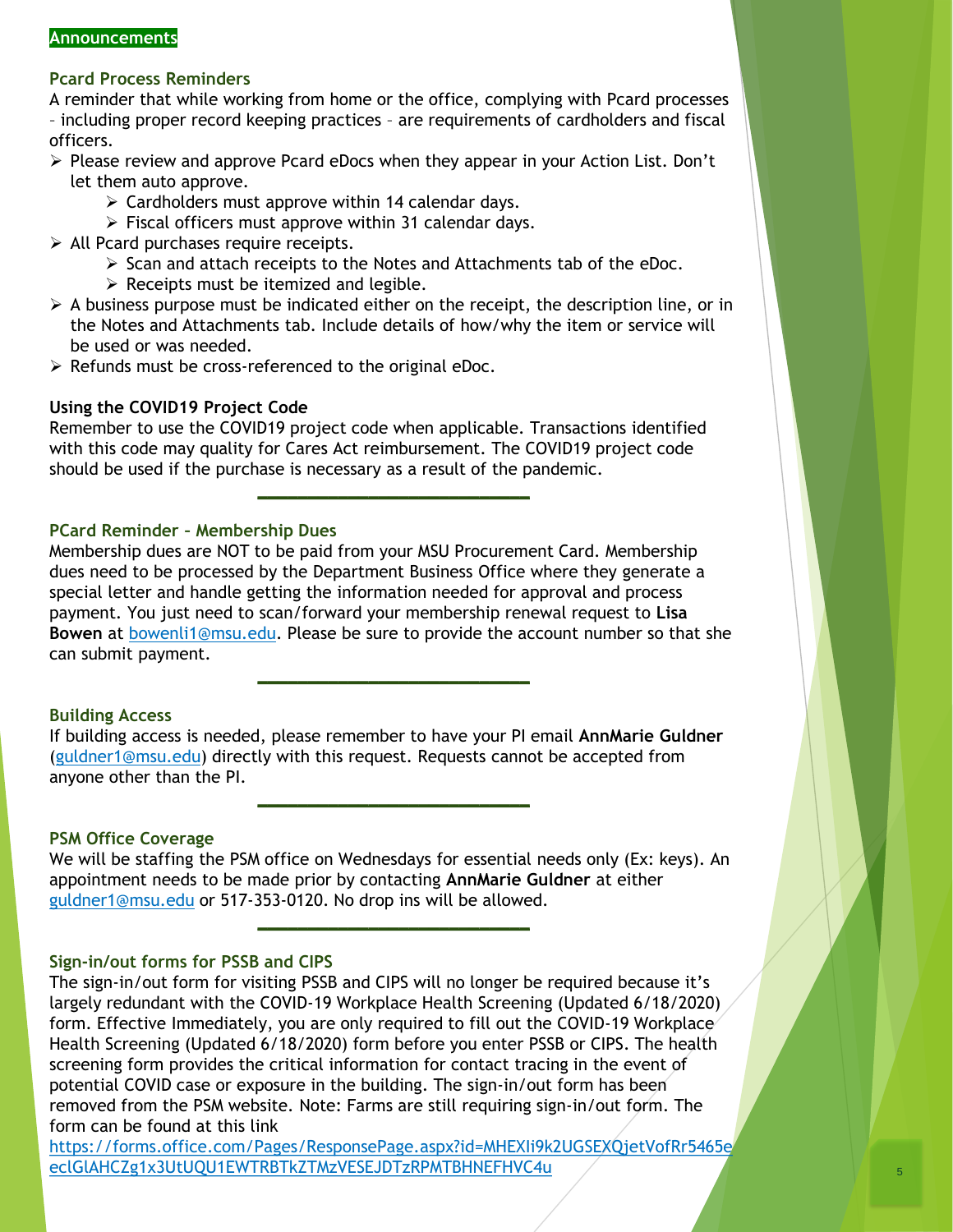#### **Protocol – MSU COVID-19 Testing and Reporting**

Please see this link <https://msu.edu/together-we-will/students-parents/> and <https://msu.edu/together-we-will/faculty-staff/> for current COVID-19 testing and reporting protocol.

### **Vehicle Use Policy**

One Person per Vehicle Policy

MSU has a standing policy of only one person per vehicle for all travel on MSU business. Exceptions to this rule were approved which allowed two persons per vehicle in two specific situations:

- 1) Short-distance travel on South Campus Research and Education Complex and Research Centers (June 14 memo)
- 2) Full size vans (September 2 memo)

Given the rapid increase in COVID cases in Michigan, including Ingham County, and the current MDHHS Emergency Order, these exceptions are no longer allowed. Effective immediately, all travel on University business by faculty, staff and student employees is **now limited to one person per vehicle**.

#### **Food and Drink Policy**

#### **Food and Drink Policy – Addendum to the PSSB Reopening Plan 7/23/2020**

Based on the changing Executive Orders and needs of the MSU community, food consumption will be allowed in PSSB in posted designated areas. Please keep in mind that this change in policy may pose an increased risk of exposure and it is important to observe physical distancing, follow disinfecting protocols and spend minimal time in the room.

To meet these goals and maximize safety, the PSSB building SOP plan has been modified to:

- $\triangleright$  Note that it is always preferable to eat outside of the building when possible
- $\triangleright$  Conference and break rooms on the second floor will be open for food consumption. Please limit your time to 30-min to accommodate colleagues/other building occupants.
	- $\triangleright$  A279 Horticulture conference room maximum occupancy is 5
	- $\triangleright$  A271 PSM conference room maximum occupancy is 6
	- $\triangleright$  A246 Break room maximum occupancy is 5
- $\triangleright$  Maximum occupancy signs will be posted on each door. If the room is fully occupied, please check another designated space. If all conference and break rooms are fully occupied, check back later.
- ➢ Masks must be worn in each room unless actually consuming food
- ➢ Kitchenettes will continue to be closed. There is no microwave or refrigerator usage allowed.
- $\triangleright$  Everyone should bring and remove all personal supplies for eating.
- $\triangleright$  The user is required to disinfect the space before and after each use following EPA approved guidelines (70% alcohol for 5-min; Sani-wipes for 3-min). **Disinfectants**

6

- will be present in the room.
- Snacks and community food to share should not be brought to work.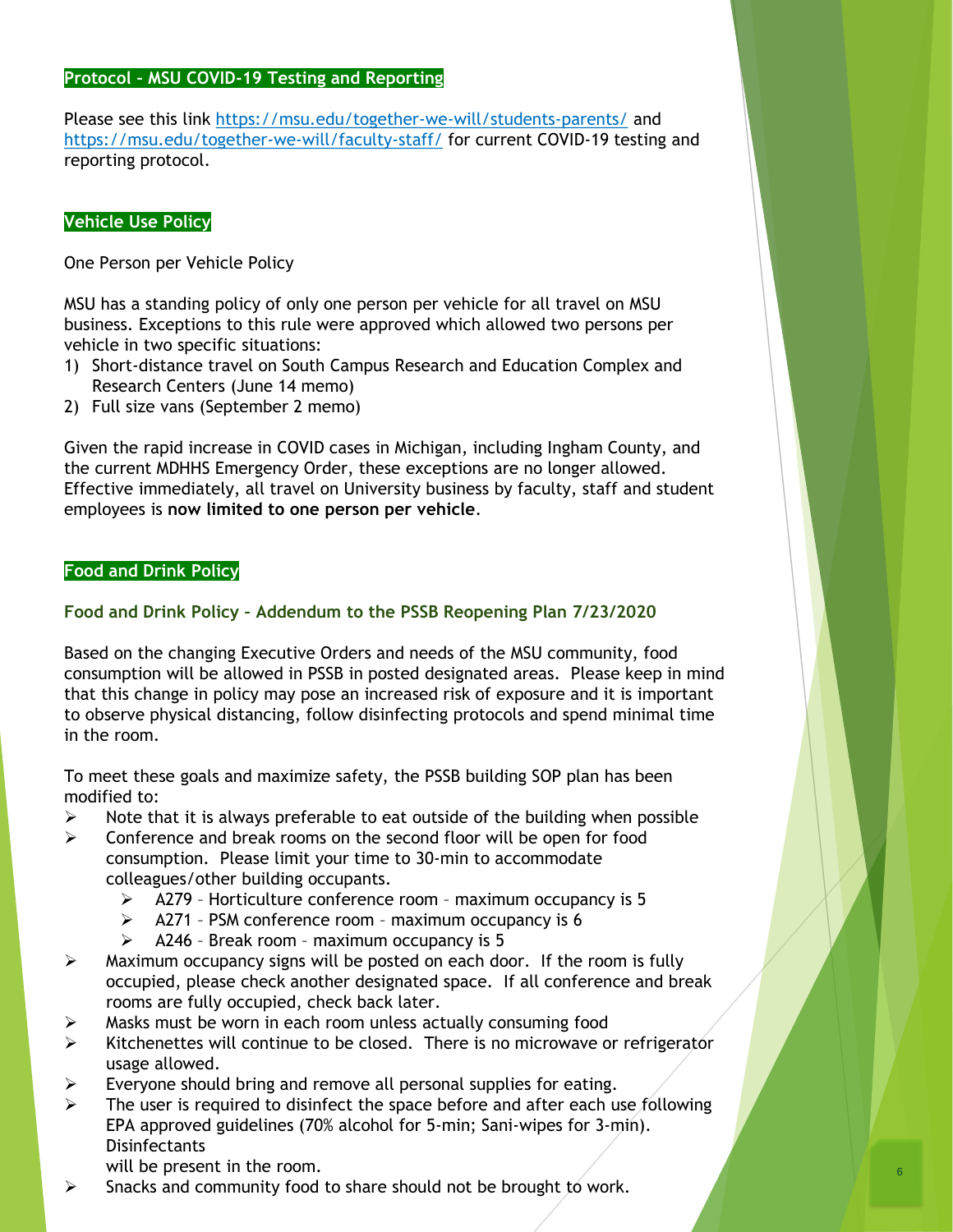#### **Face Coverings (Updated August 13, 2020)**

#### **Face coverings**

Individuals with COVID-19 are highly infectious for up to two days before the onset of symptoms. Thus, face coverings are a crucial public health measure and help protect others by reducing exposure to droplets if someone is unknowingly infected with COVID-19. Wearing a face covering, whether you feel ill or have been diagnosed with COVID-19, is critical to maintaining everyone's health and safety.

**Face coverings must be worn by everyone** (including all faculty, staff, students, vendors and visitors) indoors and outdoors while you are on property owned or governed by MSU and while participating in MSU-related or MSU-sponsored activities. If you have a medical condition that may prevent you from safely wearing a face covering, you should contact [MSU's Resource Center for Persons with Disabilities](https://www.rcpd.msu.edu/) to begin the accommodation process.

Exceptions to the requirement for face coverings will be limited. For example, if you are indoors, exceptions are limited to when:

1.you are in your own place of residence and can therefore properly physically distance (at least six feet of physical separation between yourself and others);

2.you are in a private, single-occupancy office or lab space with a closed door and can reasonably expect other individuals not to enter (but if you leave your private, singleoccupancy office or lab space and proceed into a common area or hallway – even if there are no other individuals present – you must wear a face covering); **or**

3.you are eating or drinking but still maintaining physical distance (at least six feet of physical separation between yourself and others).

If you are outdoors, exceptions are limited to when:

1.you are working outdoors and can maintain physical distance from others (but you will need to wear a face covering outdoors when interacting with others or when unable to maintain physical distance); **or**

2.you are exercising or engaging in high-intensity activities outdoors (for example, jogging, running, bicycling or golfing) and can maintain physical distance from others.

If you are working, an exception may be allowed in the following situations:

1.you are working in a setting where a face covering may increase the risk of a hazard (for example, the face covering could become wet, the face covering could get caught in machinery, or the face covering could become contaminated with chemicals used in the work environment);

2.you can maintain physical distance from others; **and**

3.you have previously consulted with your supervisor to determine the appropriate face covering for your setting.

In addition, if you are working, an exception may be allowed if you need a fresh-air break outdoors **and**

1.you can maintain physical distance from others,

2.you will not interact with others **and**

3.you have previously consulted with your supervisor.

Face coverings should:

- 1.be non-medical grade to maintain supplies for health care use,
- 2.fit snugly against the side of your face,
- 3.cover your nose and mouth,
- 4.be secured with ties or ear loops **and**
- 5.allow for breathing without restriction.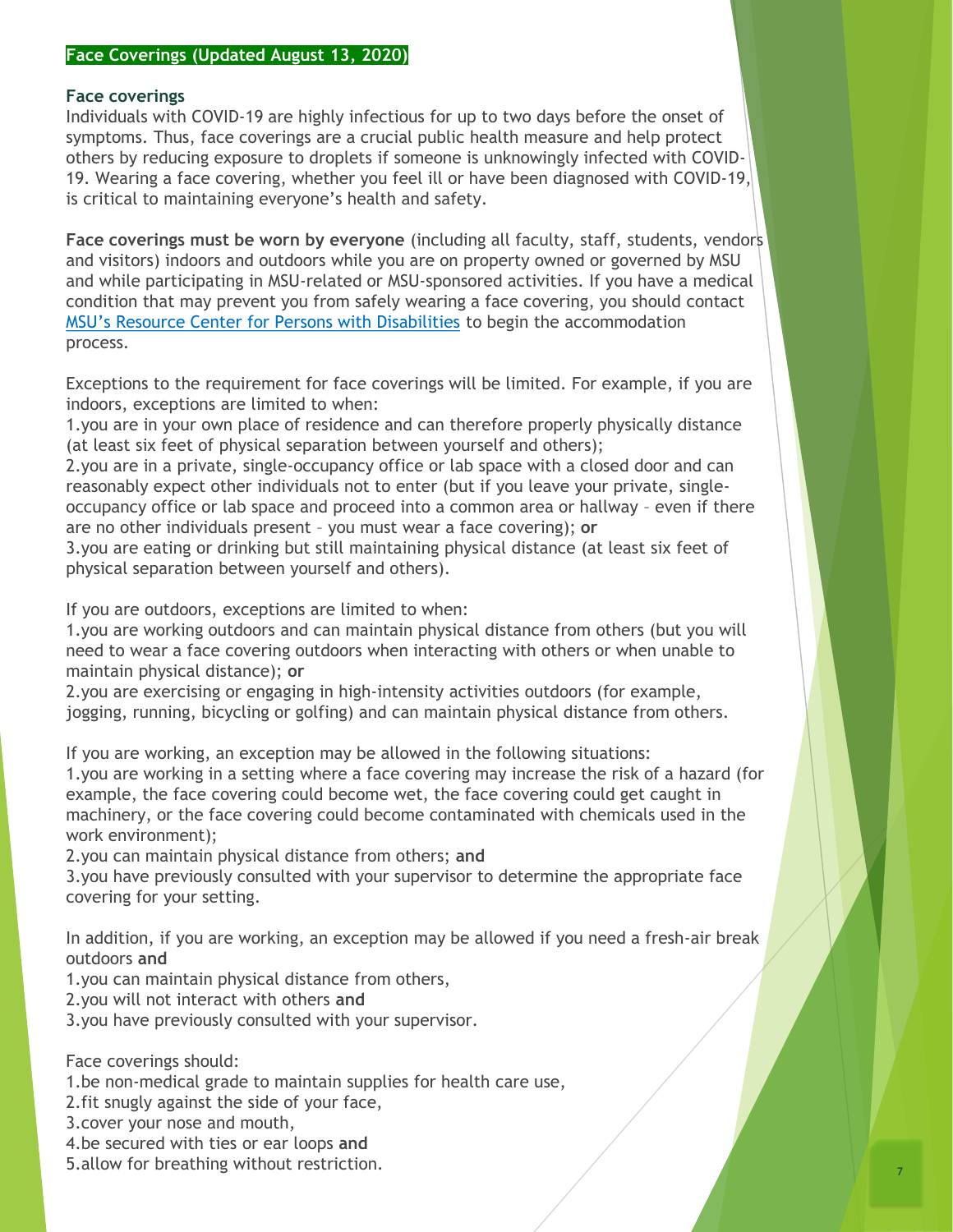#### **Face Coverings (Updated August 13, 2020)**

Cloth face coverings should only be worn for one day at a time, and they must be properly hand washed or laundered with soap/detergent before subsequent use. Face coverings may vary (for example, disposable non-medical masks or neck gaiters are acceptable).

In addition to wearing face coverings, whether you are on- or off-campus, you also must [adhere to the guidelines and recommendations from the](https://www.cdc.gov/coronavirus/2019-nCoV/index.html) Centers for Disease Control and Prevention (CDC) as well as federal and [state government](https://www.michigan.gov/coronavirus/) authorities, in order to protect your own health and the health of the entire MSU community.

<https://msu.edu/together-we-will/keeping-spartans-safe/>

#### **MSU Academic Calendar**

# **Fall 2020**

# **November 26-27 Holiday – University Closed**

December 11 Classes End December 14-18 Final Exams

December 24-25 Holiday – University Closed December 31- January 1 Holiday - University Closed

**Fall 2020 Commencement Dates – Virtual Ceremonies**

**Master's Degrees**: Friday, December 18, 2020 at 10:00 AM **Doctoral Degrees**: Friday, December 18, 2020 at 2:00 PM **Baccalaureate Degrees**: Saturday, December 19th at 10:00 AM For additional information go to <https://commencement.msu.edu/>

#### **Spring 2021**

| January 11  | Classes Begin                                |
|-------------|----------------------------------------------|
| January 18  | Holiday - University Open, Classes Cancelled |
| March 2-3   | No Classes                                   |
| March 3     | Middle of Semester                           |
| April 21    | <b>Classes End</b>                           |
| April 26-30 | <b>Final Exams</b>                           |

#### **Spring 2021 Commencement Dates**

Due to COVID-19, ceremony specific information is not available at this time. For additional information go to <https://commencement.msu.edu/>

#### **New Version Fillable PSMS PDF Time Sheet**

Attached to this newsletter is the new fillable version of the PSMS PDF time sheet, this version replaces all other copies. The new time sheet has required fill-in areas (i.e. dates and signatures) and all areas are now fillable or a check box.